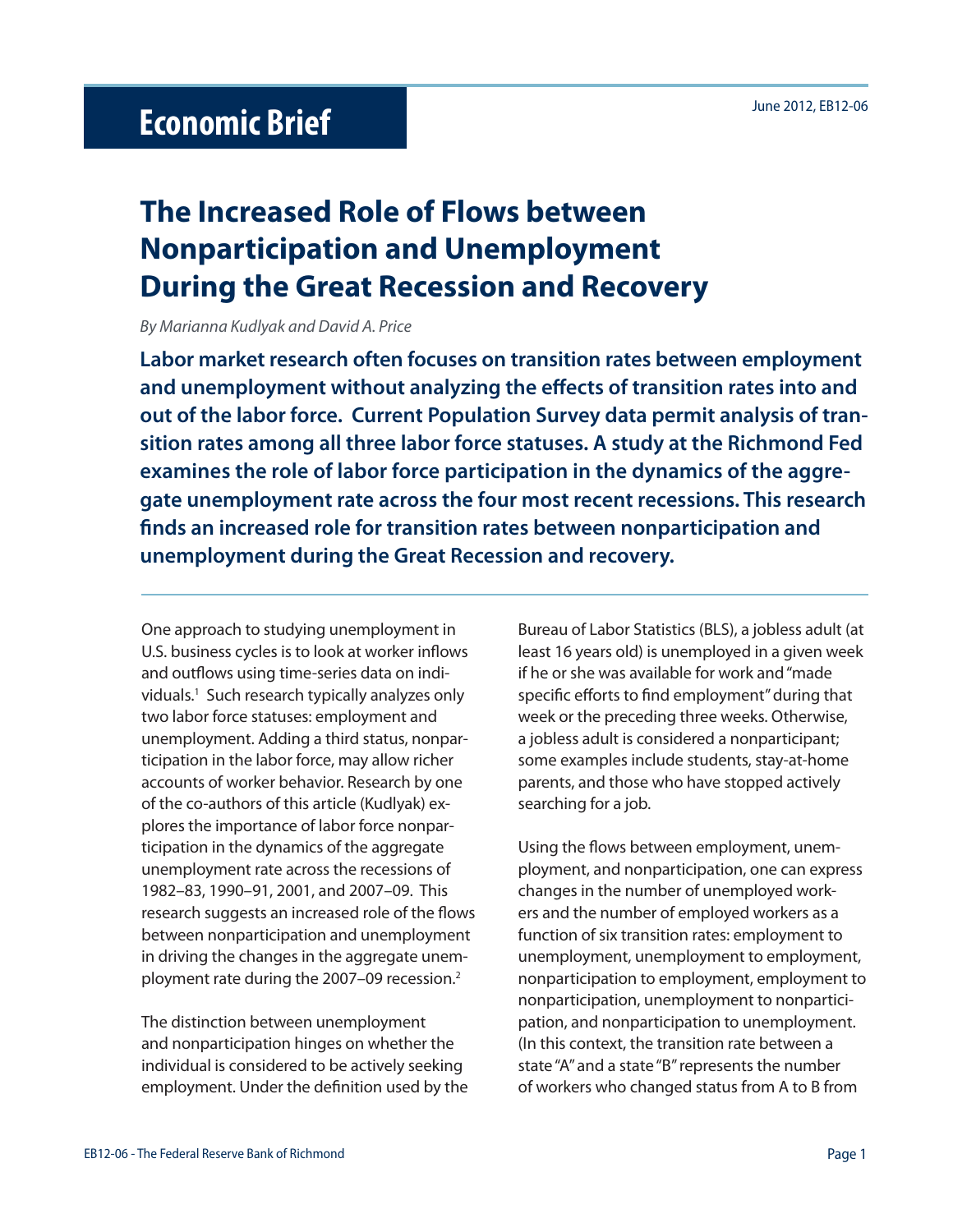one month to another divided by the total number of workers who were in state A in the first month.) Then, setting the net changes in the numbers of unemployed and employed workers to zero, one can derive the steady state unemployment rate as a function of the six rates. This steady state unemployment rate is considered a good approximation of the actual unemployment rate. One can use this relationship to perform counterfactuals to determine the importance of each of the six transition rates.

The data in the analysis come from the Current Population Survey (CPS), a monthly survey administered by the BLS that covers a rotating panel of approximately 60,000 households. Each household is surveyed during four consecutive months, then dropped from the survey for eight months, then surveyed again for four months. By matching CPS records of individuals across consecutive interview months, Kudlyak constructed monthly gross flows between nonparticipation, unemployment, and employment; she then applied a correction for time-aggregation and seasonality following Shimer (2011). Simple averaging then converted the resulting monthly series into quarterly series.

To carry out the analysis, Kudlyak first fixed the four rates that involve transitions into or out of nonparticipation and varied just the remaining two—between unemployment and employment. The results are shown in Figure 1. The broken lines in the figure show the change in the aggregate unemployment rate for each of the four most recent recessions, measured against the quarter when the unemployment rate began to rise. Each line continues through eight quarters after the unemployment peak.<sup>3</sup> (The start and end dates thus differ slightly from NBER-determined recession dates.) The solid lines show counterfactual unemployment rates in which the contributions of transitions into and out of nonparticipation are held constant at their levels at the beginning of the rise in the aggregate unemployment rate.<sup>4</sup> The gap between the two lines represents the change in the aggregate unemployment rate not accounted for by transitions between unemployment and employment.

All four recessions begin with a period in which the aggregate unemployment rate and the counterfactual unemployment rate generally track each other closely, except for the period close to the peak of



Change in the steady state aggregate unemployment rate

Note: Changes are shown for each recession from the first quarter of increase in the aggregate unemployment rate through eight quarters following the rate's peak.

**Sources:** Current Population Survey data from the Bureau of Labor Statistics and analysis by Kudlyak and Felipe Schwartzman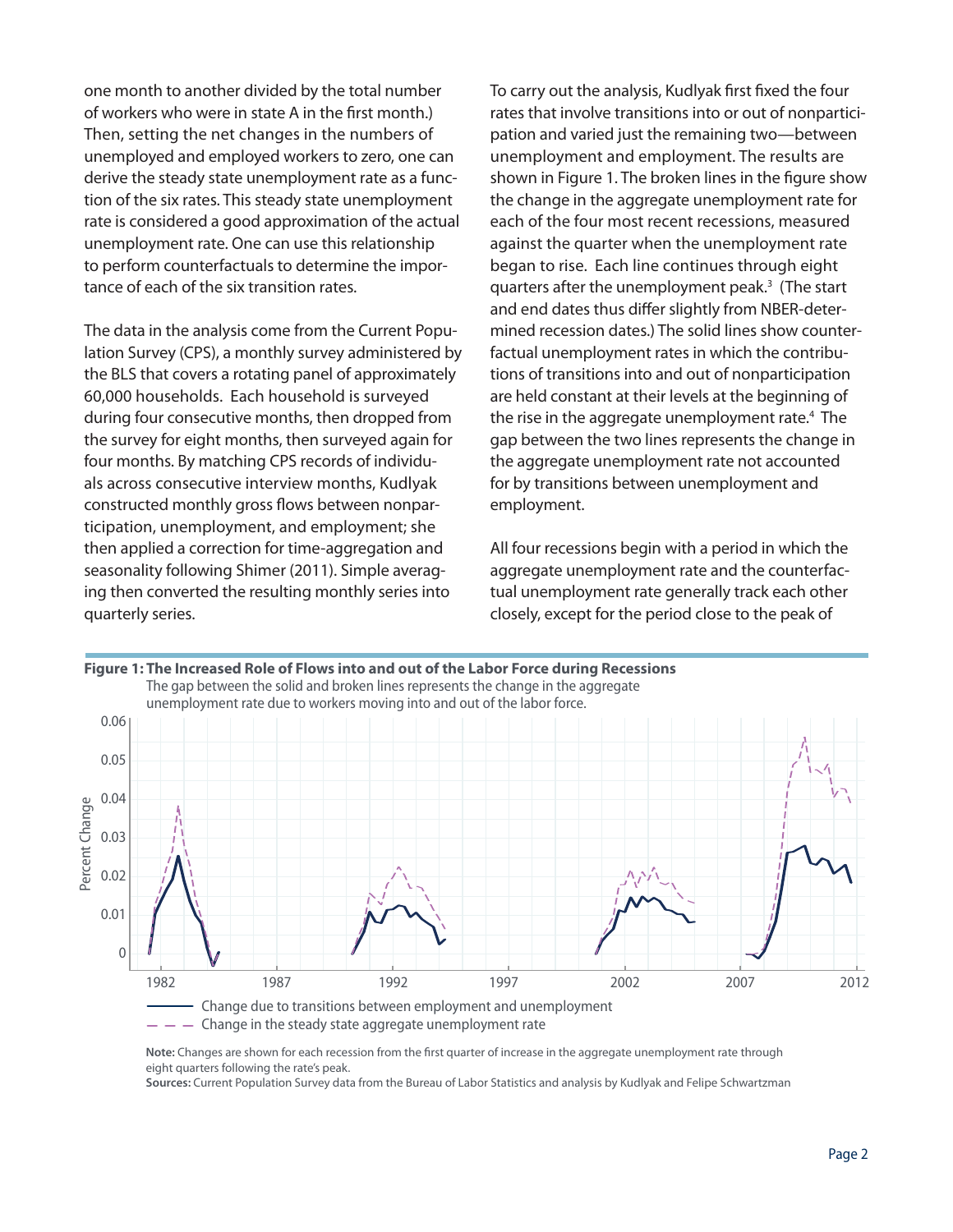the actual unemployment rate. For the 2007–09 recession, however, starting in 2009, the gap quickly climbs to 50 percent of the change in the aggregate rate. Eight quarters after the unemployment peak, the gap is still 50 percent, while in the previous recessions, it was almost nonexistent.

To analyze the individual contributions of each of the four transition rates, Kudlyak then created additional counterfactuals, varying one transition rate and keeping the other five at their starting levels. The resulting counterfactuals are shown in Figure 2. As in Figure 1, each period begins with the quarter when the unemployment rate started to rise and continues through eight quarters after the unemployment peak. Within each period, each of the six lines shows counterfactual unemployment rates corresponding to one of the six possible transitions. The figure shows an increased role of nonparticipation to unemployment and unemployment to nonparticipation transition rates.

The next level of analysis is the individual transition rates that underlie these counterfactuals. Inflow rates into unemployment, from both employment and nonparticipation, increase during recessions and decrease during recoveries. The opposite is true for outflow rates. This might seem counterintuitive

because one often hears that discouraged workers leave unemployment in large numbers during recessions. The difference is that the latter involves gross flow, which indeed increases in recession, while the former involves the transition rate; the nonparticipation to unemployment transition rate decreases in recession on account of increases in the base.

Transition rates from employment to unemployment increased by 30.7 percent during 2007–09, compared to 20.2 percent during 1981–82; eight quarters after the unemployment peak, they declined by 12.6 percent, compared to 20.2 percent following 1981–82 and 2.2 percent during the "jobless recovery" following 1990–91. Transition rates from unemployment to employment decreased by 46 percent during 2007–09, compared to 28.3 percent during 1981–82; the aggregate job finding rate in 2007-09 reached its lowest level since 1976.

Particularly striking is that transition rates from nonparticipation to unemployment increased by 49.6 percent during 2007–09, compared to 10.5 percent during 1981–82; the increases around recessions were progressively larger during the 1990–91 and 2001 recessions, but the increase during the 2001 recession was still only 19.6 percent. Even eight



**Figure 2: Change in the Aggregate Unemployment Rate Due to Transitions between Worker Statuses**

**Sources:** Current Population Survey data from the Bureau of Labor Statistics and analysis by Kudlyak and Felipe Schwartzman

Note: Changes are shown for each recession from the first quarter of increase in the aggregate unemployment rate through eight quarters following the rate's peak.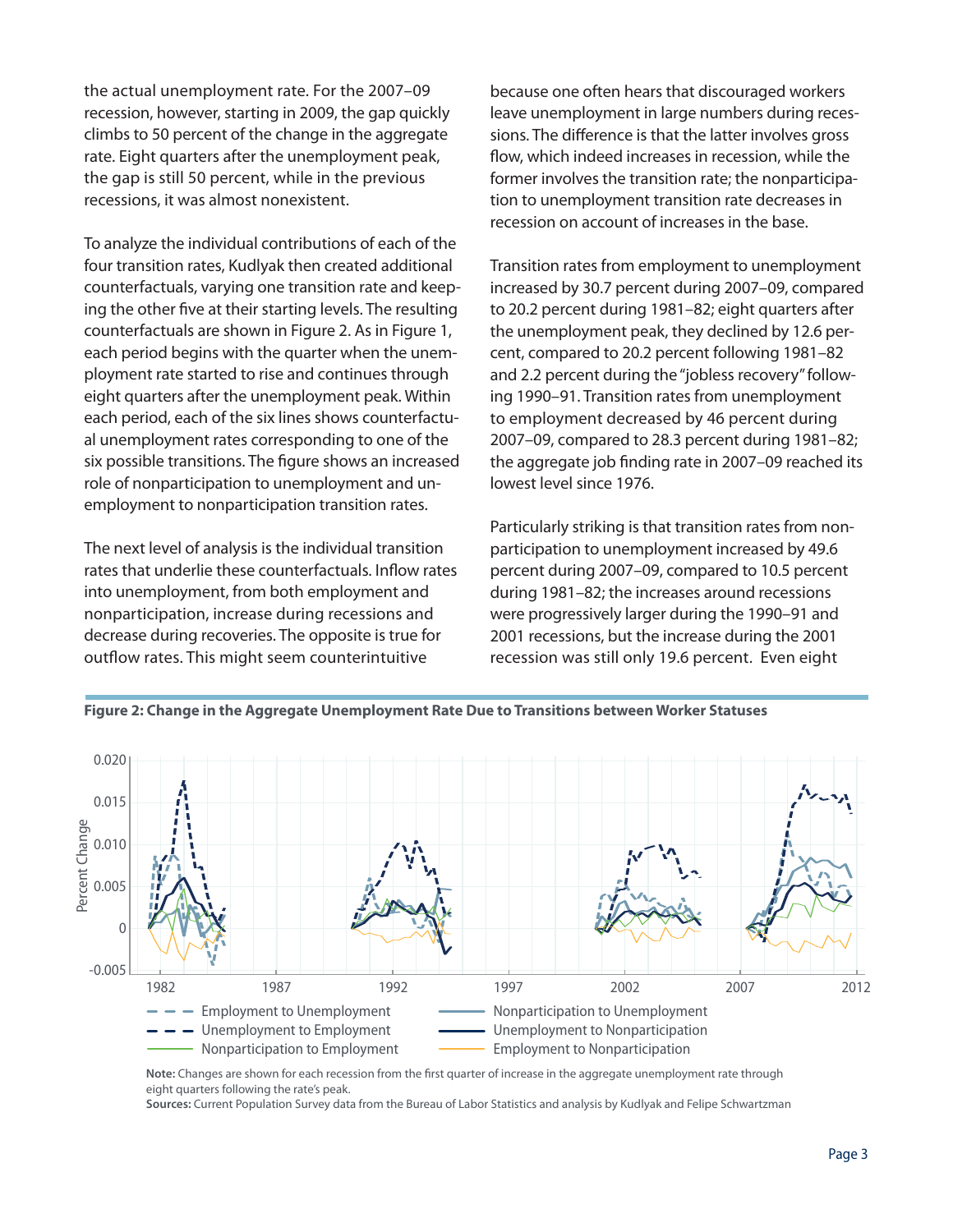quarters after the 2009 unemployment peak, transition rates from unemployment to nonparticipation increased by 11.5 percent, compared to 34.2 percent after 1981–82.

Further analysis considers whether any demographic groups are disproportionately responsible for the phenomena described above or whether they are spread across all groups. Nonparticipation to unemployment transition rates changed more for men than women during the recession (rising 41.1 percent for women and 59 percent for men). The movement was particularly concentrated among men ages 25 to 54, for whom the transition rates increased 86.1 percent. The corresponding figures for men in this age category in earlier recessions are 33.2 percent for 2001, 16.4 percent for 1990–91, and 17.9 percent for 1981–82.

## **Summary**

The transition rates between nonparticipation and the labor force are important in understanding the dynamics of the aggregate unemployment rate in the 2007–09 recession and its subsequent recovery. If these rates are held constant at their levels at the start of the rise in unemployment, then in the 2007–09 recession, the counterfactual aggregate unemployment rate increases by 3 percentage points, while the actual unemployment rate increases by 5.5 percentage points. Two years after the peak of unemployment, the counterfactual aggregate unemployment rate is 2 percentage points higher than at the start of the rise, while the actual unemployment rate is 4 percentage points higher. In contrast, in the 1981–82 recession, the counterfactual aggregate unemployment rate increases by 2.5 percentage points, while the actual unemployment rate increases by 3.75 percentage points. Two years after the peak of unemployment, the counterfactual aggregate unemployment rate and the actual unemployment rate are equal to the rate at the start of the rise.

During the most recent period, one of the main contributors to the discrepancy between the actual unemployment rate and the unemployment rate driven only by the job separation and job finding rates is a relatively large increase in the transition rate from nonparticipation to unemployment during 2007–09. Another is a failure of the outflow rate from unemployment to nonparticipation to pick up as fast after the 2009 peak in unemployment as would be expected on the basis of past recessions.

What accounts for the increased role of transition rates between nonparticipation and unemployment during the Great Recession and afterward? One interpretation is that the increase reflects a real change in labor markets. With regard to transition rates from nonparticipation to unemployment, possible reasons could include the depletion of household assets, including home equity and retirement savings, as well as unemployed workers dropping out of the labor force and then joining again.<sup>5</sup> The fact that the transition rate from unemployment to nonparticipation has not picked up in a similar manner could be due to the extension of unemployment benefit eligibility. A second interpretation is that the increase in the measured role of transition rates between nonparticipation and unemployment primarily reflects measurement error. Poterba and Summers (1986) and others have argued that in any given month, a significant number of unemployed workers are misclassified as nonparticipants.<sup>6</sup> If true, this would introduce spurious transitions into employment-status data; the more people who are unemployed, the greater the measurement problem. Ongoing research at the Richmond Fed investigates this issue.<sup>7</sup> =

Marianna Kudlyak is an economist in the Research Department of the Federal Reserve Bank of Richmond and David A. Price is senior editor of the Bank's quarterly magazine, Region Focus.

## **Endnotes**

- <sup>1</sup> Michael W. L. Elsby, Ryan Michaels, and Gary Solon, "The Ins and Outs of Cyclical Unemployment," American Economic Journal: Microeconomics, January 2009, vol. 1, no. 1, pp. 84–110; Shigeru Fujita and Garey Ramey, "The Cyclicality of Separation and Job Finding Rates," International Economic Review, May 2009, vol. 50, no. 2, pp. 415–430; Michael R. Darby, John C. Haltiwanger, and Mark W. Plant, "The Ins and Outs of Unemployment: The Ins Win," NBER Working Paper No. 1997, August 1986.
- 2 Marianna Kudlyak and Felipe Schwartzman, "Accounting for Unemployment in the Great Recession: Nonparticipation Matters," June 2012, Working Paper No. 12-04, Federal Reserve Bank of Richmond.